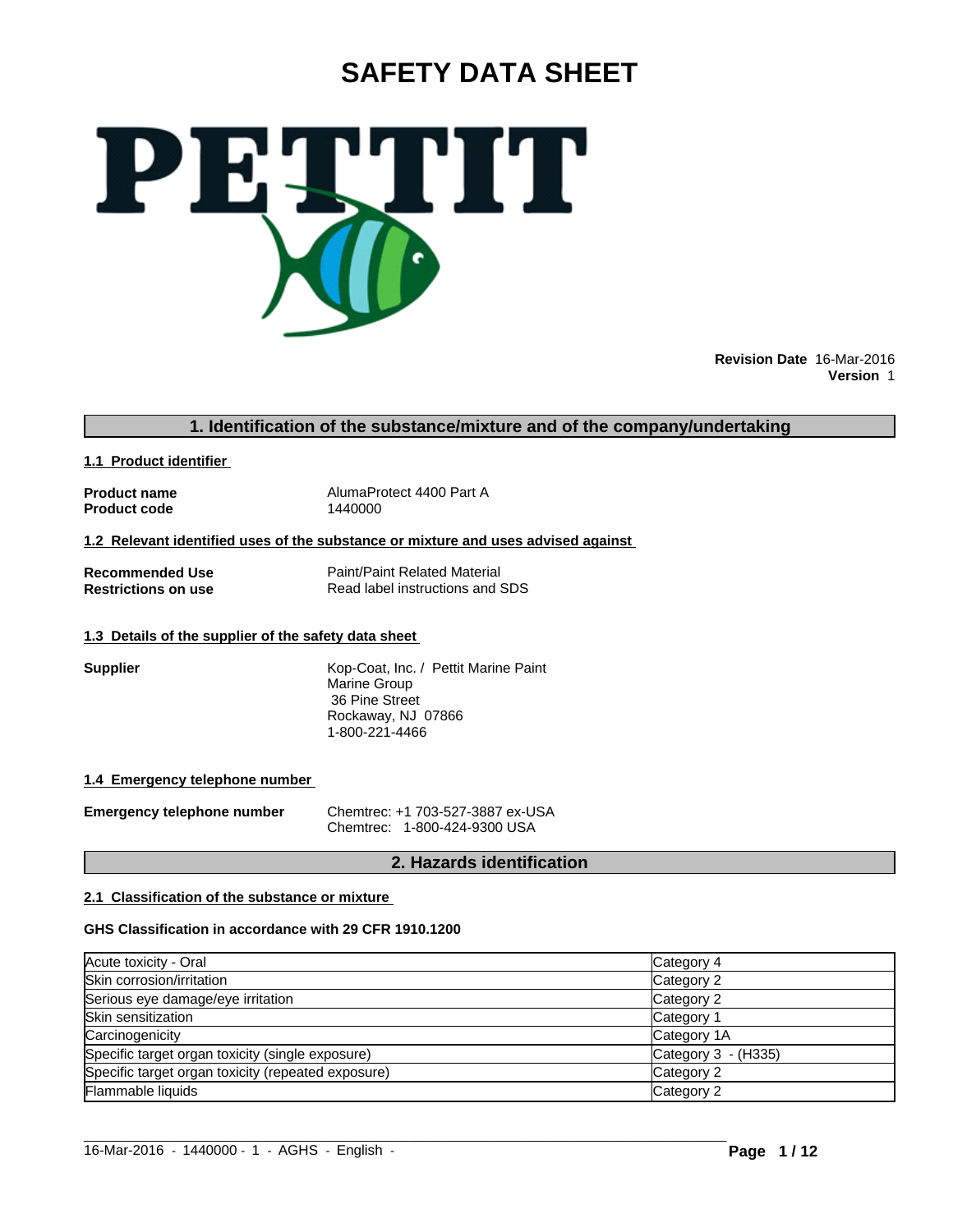### **2.2 Label elements**

**Signal Word** Danger

### **Hazard Statements**

Harmful if swallowed Causes skin irritation Causes serious eye irritation May cause an allergic skin reaction May cause cancer May cause respiratory irritation May cause damage to organs through prolonged or repeated exposure Highly flammable liquid and vapor



#### **Precautionary Statements - Prevention**

Obtain special instructions before use

Do not handle until all safety precautions have been read and understood Wear protective gloves/protective clothing/eye protection/face protection Wash face, hands and any exposed skin thoroughly after handling Do not eat, drink or smoke when using this product Contaminated work clothing should not be allowed out of the workplace Do not breathe dust/fume/gas/mist/vapors/spray Use only outdoors or in a well-ventilated area Keep away from heat/sparks/open flames/hot surfaces. - No smoking Keep container tightly closed Ground/Bond container and receiving equipment Use explosion-proof electrical/ventilating/lighting/equipment Use only non-sparking tools Take precautionary measures against static discharge Keep cool

#### **Precautionary Statements - Response**

If exposed or concerned: Get medical advice/attention

IF IN EYES: Rinse cautiously with water for several minutes. Remove contact lenses, if present and easy to do. Continue rinsing If eye irritation persists: Get medical advice/attention

 $\_$  ,  $\_$  ,  $\_$  ,  $\_$  ,  $\_$  ,  $\_$  ,  $\_$  ,  $\_$  ,  $\_$  ,  $\_$  ,  $\_$  ,  $\_$  ,  $\_$  ,  $\_$  ,  $\_$  ,  $\_$  ,  $\_$  ,  $\_$  ,  $\_$  ,  $\_$  ,  $\_$  ,  $\_$  ,  $\_$  ,  $\_$  ,  $\_$  ,  $\_$  ,  $\_$  ,  $\_$  ,  $\_$  ,  $\_$  ,  $\_$  ,  $\_$  ,  $\_$  ,  $\_$  ,  $\_$  ,  $\_$  ,  $\_$  ,

 $\overline{\phantom{a}}$  ,  $\overline{\phantom{a}}$  ,  $\overline{\phantom{a}}$  ,  $\overline{\phantom{a}}$  ,  $\overline{\phantom{a}}$  ,  $\overline{\phantom{a}}$  ,  $\overline{\phantom{a}}$  ,  $\overline{\phantom{a}}$  ,  $\overline{\phantom{a}}$  ,  $\overline{\phantom{a}}$  ,  $\overline{\phantom{a}}$  ,  $\overline{\phantom{a}}$  ,  $\overline{\phantom{a}}$  ,  $\overline{\phantom{a}}$  ,  $\overline{\phantom{a}}$  ,  $\overline{\phantom{a}}$ 

If skin irritation or rash occurs: Get medical advice/attention

IF ON SKIN (or hair): Take off immediately all contaminated clothing. Rinse skin with water/ shower

Wash contaminated clothing before reuse

IF INHALED: Remove person to fresh air and keep comfortable for breathing

IF SWALLOWED: Call a POISON CENTER or doctor if you feel unwell

Rinse mouth

In case of fire: Use CO2, dry chemical, or foam to extinguish

#### **Precautionary Statements - Storage**

Store locked up Store in a well-ventilated place. Keep container tightly closed

#### **Precautionary Statements - Disposal**

Dispose of contents/container to an approved waste disposal plant

### **2.3. Other Hazards Hazards not otherwise classified (HNOC)**

Not Applicable

#### **2.4 Other information**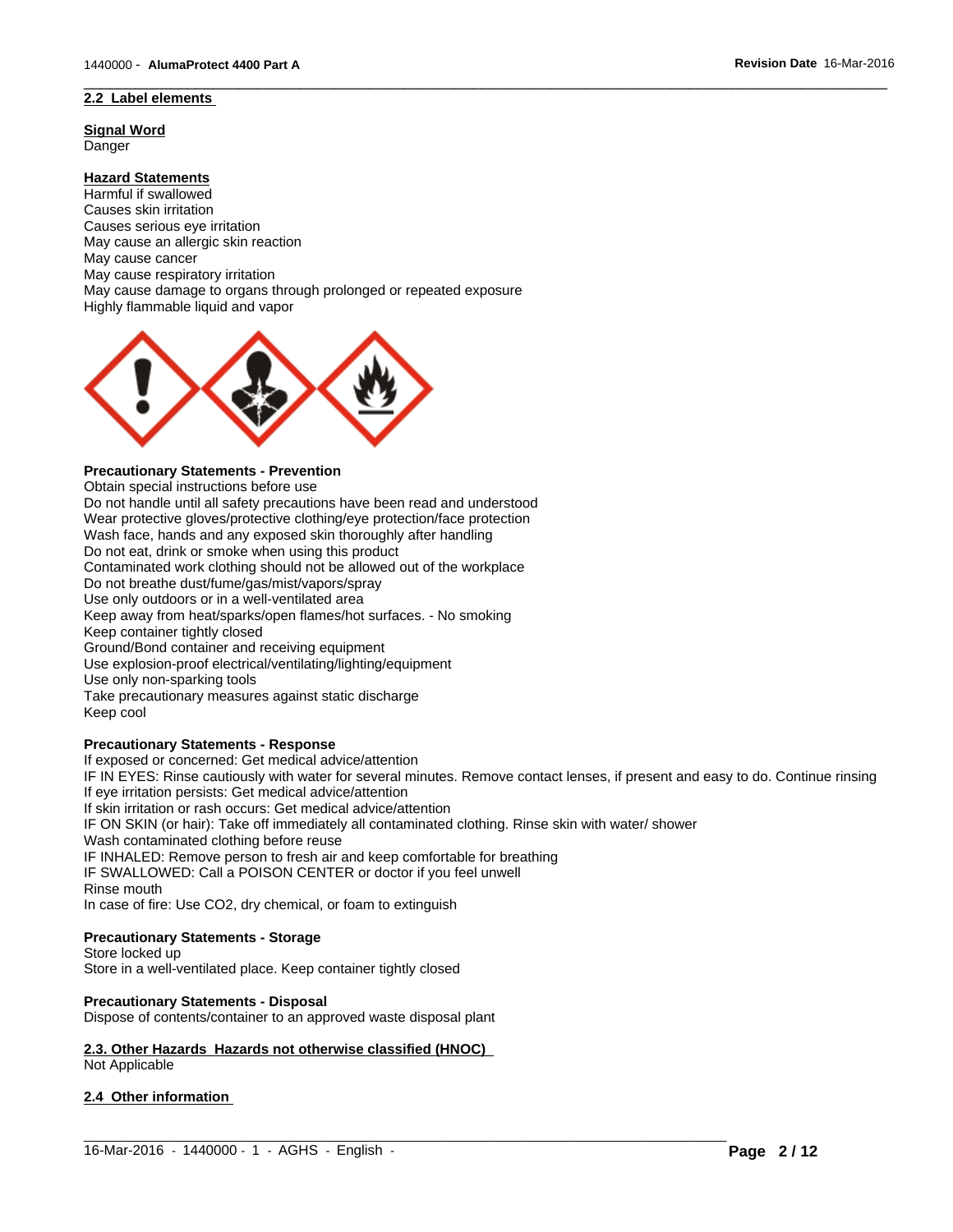#### Not Applicable

**Unknown Acute Toxicity** < 1% of the mixture consists of ingredient(s) of unknown toxicity

 $\overline{\phantom{a}}$  ,  $\overline{\phantom{a}}$  ,  $\overline{\phantom{a}}$  ,  $\overline{\phantom{a}}$  ,  $\overline{\phantom{a}}$  ,  $\overline{\phantom{a}}$  ,  $\overline{\phantom{a}}$  ,  $\overline{\phantom{a}}$  ,  $\overline{\phantom{a}}$  ,  $\overline{\phantom{a}}$  ,  $\overline{\phantom{a}}$  ,  $\overline{\phantom{a}}$  ,  $\overline{\phantom{a}}$  ,  $\overline{\phantom{a}}$  ,  $\overline{\phantom{a}}$  ,  $\overline{\phantom{a}}$ 

### **3. Composition/Information on Ingredients**

**Substance**  Not applicable **Mixture** 

| <b>Chemical Name</b>                     | <b>CAS-No</b>  | Weight %  |
|------------------------------------------|----------------|-----------|
| Polymer of epoxy resin and bisphenol A   | 25036-25-3     | $20 - 30$ |
| Methyl isobutyl ketone                   | $108 - 10 - 1$ | $20 - 30$ |
| Strontium chromate                       | 7789-06-2      | $10 - 20$ |
| Talc                                     | 14807-96-6     | $10 - 20$ |
| Ethylene glycol monobutyl ether          | 111-76-2       | $5 - 10$  |
| Xvlene                                   | 1330-20-7      | $5 - 10$  |
| Titanium dioxide                         | 13463-67-7     | $1 - 5$   |
| Ethylbenzene                             | $100 - 41 - 4$ | l - 5     |
| Crystalline silica (Quartz) (Respirable) | 14808-60-7     | ← 1       |
|                                          |                |           |

The exact percentage (concentration) of composition has been withheld as a trade secret.

#### **4. First aid measures**

#### **4.1 Description of first-aid measures**

| <b>General advice</b>                                           | For further assistance, contact your local Poison Control Center.                                                                                                                                                                                                                          |
|-----------------------------------------------------------------|--------------------------------------------------------------------------------------------------------------------------------------------------------------------------------------------------------------------------------------------------------------------------------------------|
| Eye contact                                                     | Immediately flush with plenty of water. After initial flushing, remove any contact lenses and<br>continue flushing for at least 15 minutes. Tilt the head to prevent chemical from transferring<br>to the uncontaminated eye. Call a poison control center or doctor for treatment advice. |
| <b>Skin contact</b>                                             | Wash off immediately with plenty of water for at least 15 minutes. Remove contaminated<br>clothing and shoes. Wash contaminated clothing before reuse. Call a poison control center<br>or doctor for treatment advice.                                                                     |
| <b>Inhalation</b>                                               | Move victim to fresh air. If not breathing, give artificial respiration. If breathing is difficult,<br>give oxygen. Call a poison control center or doctor for treatment advice.                                                                                                           |
| Ingestion                                                       | Rinse mouth. Do NOT induce vomiting. If a person vomits when lying on his back, place<br>him in the recovery position. Call a physician or poison control center immediately.                                                                                                              |
| 4.2 Most important symptoms and effects, both acute and delayed |                                                                                                                                                                                                                                                                                            |
| <b>Symptoms</b>                                                 | See Section 2.2, Label Elements and/or Section 11, Toxicological effects.                                                                                                                                                                                                                  |
|                                                                 | 4.3 Indication of any immediate medical attention and special treatment needed                                                                                                                                                                                                             |
| Notes to physician                                              | There is no specific antidote for effects from overexposure to this material. Treat<br>symptomatically.                                                                                                                                                                                    |
|                                                                 | ______                                                                                                                                                                                                                                                                                     |

#### **5. Fire-Fighting Measures**

### **5.1 Extinguishing media**

#### **Suitable extinguishing media**

Foam. Carbon dioxide (CO 2). Dry chemical. Water spray or fog. Water may be used to cool and prevent the rupture of containers that are exposed to the heat from a fire.

**Unsuitable Extinguishing Media** Water may be unsuitable for extinguishing fires. Do not use straight streams.

 $\_$  , and the set of the set of the set of the set of the set of the set of the set of the set of the set of the set of the set of the set of the set of the set of the set of the set of the set of the set of the set of th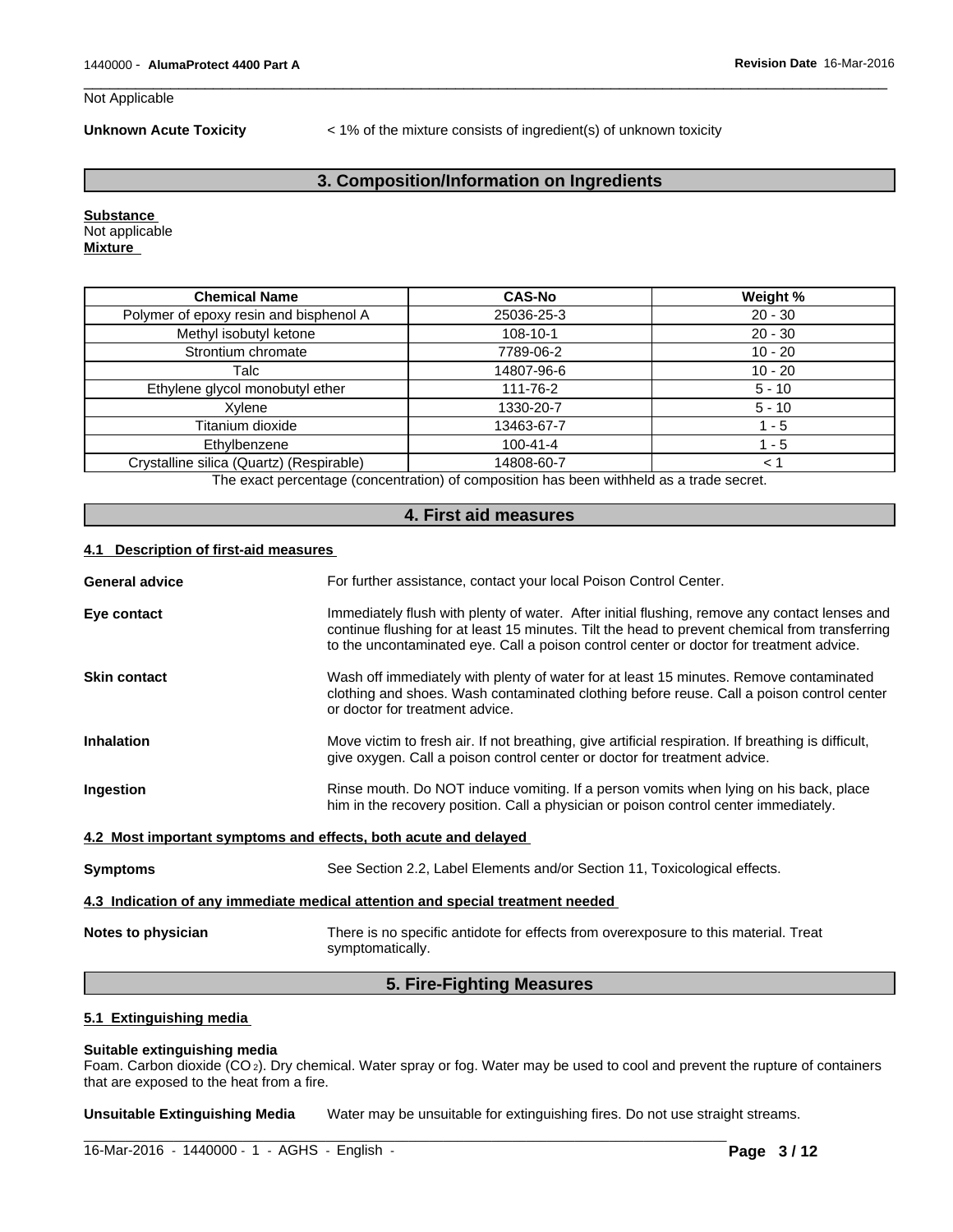#### **5.2 Special hazards arising from the substance or mixture**

#### **Special Hazard**

HIGHLY FLAMMABLE: Will be easily ignited by heat, sparks or flames Most vapors are heavier than air. They will spread along ground and collect in low or confined areas (sewers, basements, tanks) Vapors may travel to areas away from work site before igniting/flashing back to vapor source Thermal decomposition can lead to release of irritating gases and vapors Will be easily ignited by heat, sparks or flames

 $\overline{\phantom{a}}$  ,  $\overline{\phantom{a}}$  ,  $\overline{\phantom{a}}$  ,  $\overline{\phantom{a}}$  ,  $\overline{\phantom{a}}$  ,  $\overline{\phantom{a}}$  ,  $\overline{\phantom{a}}$  ,  $\overline{\phantom{a}}$  ,  $\overline{\phantom{a}}$  ,  $\overline{\phantom{a}}$  ,  $\overline{\phantom{a}}$  ,  $\overline{\phantom{a}}$  ,  $\overline{\phantom{a}}$  ,  $\overline{\phantom{a}}$  ,  $\overline{\phantom{a}}$  ,  $\overline{\phantom{a}}$ 

**Hazardous Combustion Products** Possible formation of carbon oxides, nitrogen oxides, and hazardous organic compounds.

**Explosion Data Sensitivity to Mechanical Impact** Not sensitive. **Sensitivity to Static Discharge** Yes.

#### **5.3 Advice for firefighters**

Evacuate personnel to safe areas. Move non-burning material, as feasible, to a safe location as soon as possible. As in any fire, wear self-contained breathing apparatus pressure-demand, MSHA/NIOSH (approved or equivalent) and full protective gear. Cool containers with flooding quantities of water until well after fire is out. Thoroughly decontaminate all protective equipment after use. DO NOT extinguish a fire resulting from the flow of flammable liquid until the flow of the liquid is effectively shut off. This precaution will help prevent the accumulation of an explosive vapor-air mixture after the initial fire is extinguished.

#### **6. Accidental Release Measures**

#### **6.1 Personal precautions, protective equipment and emergency procedures**

Stop all work that requires a naked flame, stop all vehicles, stop all machines and equipment that may cause sparks or flames. Avoid contact with skin, eyes and clothing. Ensure adequate ventilation. ELIMINATE all ignition sources (no smoking, flares, sparks or flames in immediate area). Stop leak if you can do it without risk. Refer to protective measures listed in sections 7 and 8. Avoid exceeding of the given occupational exposure limits (see section 8). Personal protection needs must be evaluated based on information provided on this sheet and the special circumstances created by the spill including; the material spilled, the quantity of the spill, the area in which the spill occurred, and the training and the expertise of employees in the area responding to the spill. Do not touch or walk through spilled material.

#### **6.2 Environmental precautions**

Prevent product from entering drains. Prevent entry into waterways, sewers, basements or confined areas. See Section 12 for additional Ecological information.

#### **6.3 Methods and materials for containment and cleaning up**

| <b>Methods for Containment</b> | Dike far ahead of liquid spill for later disposal. Absorb with earth, sand or other<br>non-combustible material and transfer to containers for later disposal. Prevent further<br>leakage or spillage if safe to do so.                                                                           |
|--------------------------------|---------------------------------------------------------------------------------------------------------------------------------------------------------------------------------------------------------------------------------------------------------------------------------------------------|
| Methods for cleaning up        | Use a non-combustible material like vermiculite, sand or earth to soak up the product and<br>place into a container for later disposal. Ground and bond containers when transferring<br>material. Take precautionary measures against static discharges. Use non-sparking tools<br>and equipment. |

### **7. Handling and storage**

#### **7.1 Precautions for safe handling**

**Advice on safe handling** Ensure adequate ventilation. Ground and bond containers when transferring material. Handle in accordance with good industrial hygiene and safety practice. Avoid contact with skin, eyes and clothing. Keep away from open flames, hot surfaces and sources of ignition. Take precautionary measures against static discharges. Do not eat, drink or smoke when using this product. Use according to package label instructions. Empty containers may retain product residue or vapor. Do not pressurize, cut, weld, braze, solder, drill, grind, or expose container to heat, flame, sparks, static electricity, or other sources of ignition. No smoking.

 $\_$  , and the set of the set of the set of the set of the set of the set of the set of the set of the set of the set of the set of the set of the set of the set of the set of the set of the set of the set of the set of th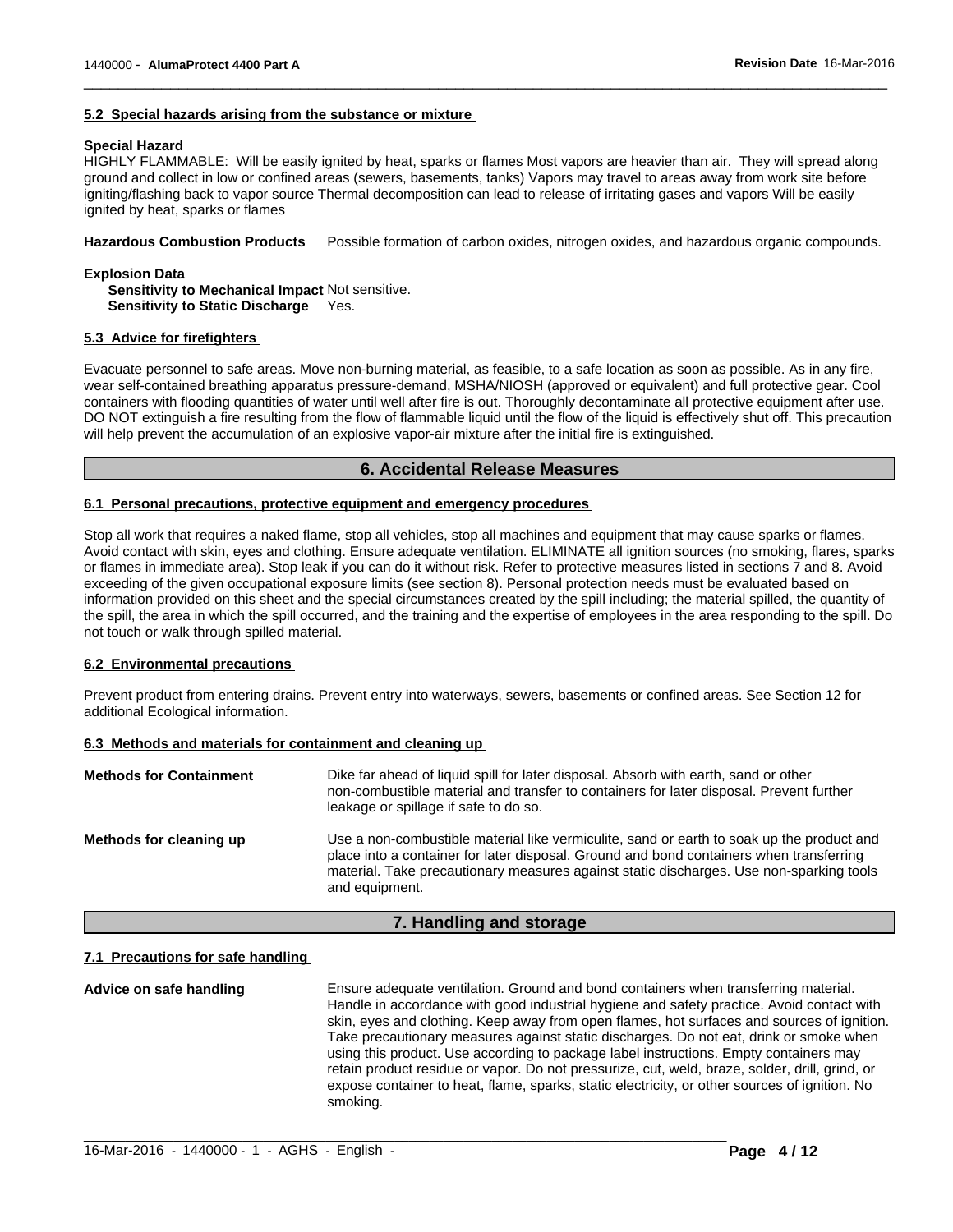|                           | 8. Exposure controls/personal protection                                                                                                                                                                                                                                                                        |
|---------------------------|-----------------------------------------------------------------------------------------------------------------------------------------------------------------------------------------------------------------------------------------------------------------------------------------------------------------|
| <b>Materials to Avoid</b> | No materials to be especially mentioned.                                                                                                                                                                                                                                                                        |
| <b>Storage Conditions</b> | Keep container tightly closed in a dry and well-ventilated place. Keep away from heat, hot<br>surfaces, sparks, open flames and other ignition sources. No smoking. Keep in properly<br>labeled containers. Keep away from food, drink and animal feedingstuffs. Store in<br>accordance with local regulations. |
|                           | 7.2 Conditions for safe storage, including any incompatibilities                                                                                                                                                                                                                                                |
| <b>Hygiene measures</b>   | Avoid contact with skin, eyes and clothing. Remove and wash contaminated clothing before<br>re-use. Do not eat, drink or smoke when using this product. Wash hands before breaks and<br>immediately after handling the product.                                                                                 |

 $\overline{\phantom{a}}$  ,  $\overline{\phantom{a}}$  ,  $\overline{\phantom{a}}$  ,  $\overline{\phantom{a}}$  ,  $\overline{\phantom{a}}$  ,  $\overline{\phantom{a}}$  ,  $\overline{\phantom{a}}$  ,  $\overline{\phantom{a}}$  ,  $\overline{\phantom{a}}$  ,  $\overline{\phantom{a}}$  ,  $\overline{\phantom{a}}$  ,  $\overline{\phantom{a}}$  ,  $\overline{\phantom{a}}$  ,  $\overline{\phantom{a}}$  ,  $\overline{\phantom{a}}$  ,  $\overline{\phantom{a}}$ 

### **8.1 Exposure Guidelines**

| <b>Chemical Name</b>                                      | <b>ACGIH TLV</b>                                                                                                                 | <b>OSHA PEL</b>                                                                                                                                                                                                                           | <b>British Columbia</b>                              | Alberta                                                                                    | Quebec                                                                                     | <b>Ontario TWAEV</b>          |
|-----------------------------------------------------------|----------------------------------------------------------------------------------------------------------------------------------|-------------------------------------------------------------------------------------------------------------------------------------------------------------------------------------------------------------------------------------------|------------------------------------------------------|--------------------------------------------------------------------------------------------|--------------------------------------------------------------------------------------------|-------------------------------|
| Methyl isobutyl ketone<br>108-10-1                        | STEL: 75 ppm<br>TWA: 20 ppm                                                                                                      | TWA: 100 ppm<br>TWA: 410 mg/m <sup>3</sup>                                                                                                                                                                                                | TWA: 20 ppm<br>STEL: 75 ppm                          | TWA: 50 ppm<br>TWA: 205 mg/m <sup>3</sup><br>STEL: 75 ppm<br>STEL: 307 mg/m <sup>3</sup>   | TWA: 50 ppm<br>TWA: 205 mg/m <sup>3</sup><br>STEL: 75 ppm<br>STEL: 307 mg/m <sup>3</sup>   | TWA: 20 ppm<br>STEL: 75 ppm   |
| Strontium chromate<br>7789-06-2                           | TWA: 0.0005<br>mg/m <sup>3</sup> Cr                                                                                              | TWA: $5 \mu g/m^3$<br>Ceiling: 0.1 mg/m <sup>3</sup><br>CrO3 applies to<br>any operations or<br>sectors for which<br>the Hexavalent<br>Chromium standard<br><b>[29 CFR</b><br>1910.1026] is<br>stayed or is<br>otherwise not in<br>effect | TWA: 0.0005<br>mg/m <sup>3</sup>                     | TWA: 0.01 mg/m <sup>3</sup><br>TWA: 0.5 mg/m <sup>3</sup>                                  | TWA: 0.0005<br>mg/m <sup>3</sup>                                                           | TWA: 0.01 mg/m <sup>3</sup>   |
| Talc<br>14807-96-6                                        | TWA: $2 \text{ mg/m}^3$<br>particulate matter<br>containing no<br>asbestos and <1%<br>crystalline silica,<br>respirable fraction | TWA: 20 mppcf if<br>1% Quartz or more,<br>use Quartz limit                                                                                                                                                                                | TWA: $2 \text{ mg/m}^3$                              | TWA: $2 \text{ mg/m}^3$                                                                    | TWA: $3 \text{ mg/m}^3$                                                                    | TWA: $2 \text{ mg/m}^3$       |
| Ethylene glycol<br>monobutyl ether<br>111-76-2            | TWA: 20 ppm                                                                                                                      | TWA: 50 ppm<br>TWA: 240 mg/m <sup>3</sup><br>$S^*$                                                                                                                                                                                        | TWA: 20 ppm                                          | TWA: 20 ppm<br>TWA: 97 mg/m <sup>3</sup>                                                   | TWA: 20 ppm<br>TWA: 97 mg/m <sup>3</sup>                                                   | TWA: 20 ppm                   |
| Xylene<br>1330-20-7                                       | STEL: 150 ppm<br>TWA: 100 ppm                                                                                                    | TWA: 100 ppm<br>TWA: 435 mg/m <sup>3</sup>                                                                                                                                                                                                | TWA: 100 ppm<br>STEL: 150 ppm                        | TWA: 100 ppm<br>TWA: 434 mg/m <sup>3</sup><br>STEL: 150 ppm<br>STEL: 651 mg/m <sup>3</sup> | TWA: 100 ppm<br>TWA: 434 mg/m <sup>3</sup><br>STEL: 150 ppm<br>STEL: $651 \text{ mg/m}^3$  | TWA: 100 ppm<br>STEL: 150 ppm |
| Titanium dioxide<br>13463-67-7                            | TWA: 10 mg/m <sup>3</sup>                                                                                                        | TWA: 15 mg/m <sup>3</sup><br>total dust                                                                                                                                                                                                   | TWA: 10 mg/m <sup>3</sup><br>TWA: $3 \text{ mg/m}^3$ | TWA: $10 \text{ mg/m}^3$                                                                   | TWA: 10 mg/m <sup>3</sup>                                                                  | TWA: 10 mg/m <sup>3</sup>     |
| Ethylbenzene<br>$100 - 41 - 4$                            | TWA: 20 ppm                                                                                                                      | TWA: 100 ppm<br>TWA: 435 mg/m <sup>3</sup>                                                                                                                                                                                                | TWA: 20 ppm                                          | TWA: 100 ppm<br>TWA: 434 mg/m <sup>3</sup><br>STEL: 125 ppm<br>STEL: 543 mg/m <sup>3</sup> | TWA: 100 ppm<br>TWA: 434 mg/m <sup>3</sup><br>STEL: 125 ppm<br>STEL: 543 mg/m <sup>3</sup> | TWA: 20 ppm                   |
| Crystalline silica<br>(Quartz) (Respirable)<br>14808-60-7 | TWA: 0.025 mg/m <sup>3</sup><br>respirable fraction                                                                              | $(30)/(%SiO2 + 2)$<br>mg/m <sup>3</sup> TWA total<br>dust<br>: $(250)/(%SiO2 +$<br>5) mppcf TWA<br>respirable fraction<br>$(10)/(%SiO2 + 2)$<br>mg/m <sup>3</sup> TWA<br>respirable fraction                                              | TWA: 0.025 mg/m <sup>3</sup>                         | TWA: 0.025 mg/m <sup>3</sup>                                                               | TWA: 0.1 mg/m <sup>3</sup>                                                                 | TWA: 0.10 mg/m <sup>3</sup>   |

 $\_$  ,  $\_$  ,  $\_$  ,  $\_$  ,  $\_$  ,  $\_$  ,  $\_$  ,  $\_$  ,  $\_$  ,  $\_$  ,  $\_$  ,  $\_$  ,  $\_$  ,  $\_$  ,  $\_$  ,  $\_$  ,  $\_$  ,  $\_$  ,  $\_$  ,  $\_$  ,  $\_$  ,  $\_$  ,  $\_$  ,  $\_$  ,  $\_$  ,  $\_$  ,  $\_$  ,  $\_$  ,  $\_$  ,  $\_$  ,  $\_$  ,  $\_$  ,  $\_$  ,  $\_$  ,  $\_$  ,  $\_$  ,  $\_$  ,

### **8.2 Appropriate engineering controls**

**Engineering Measures** Ensure adequate ventilation, especially in confined areas. Where reasonably practicable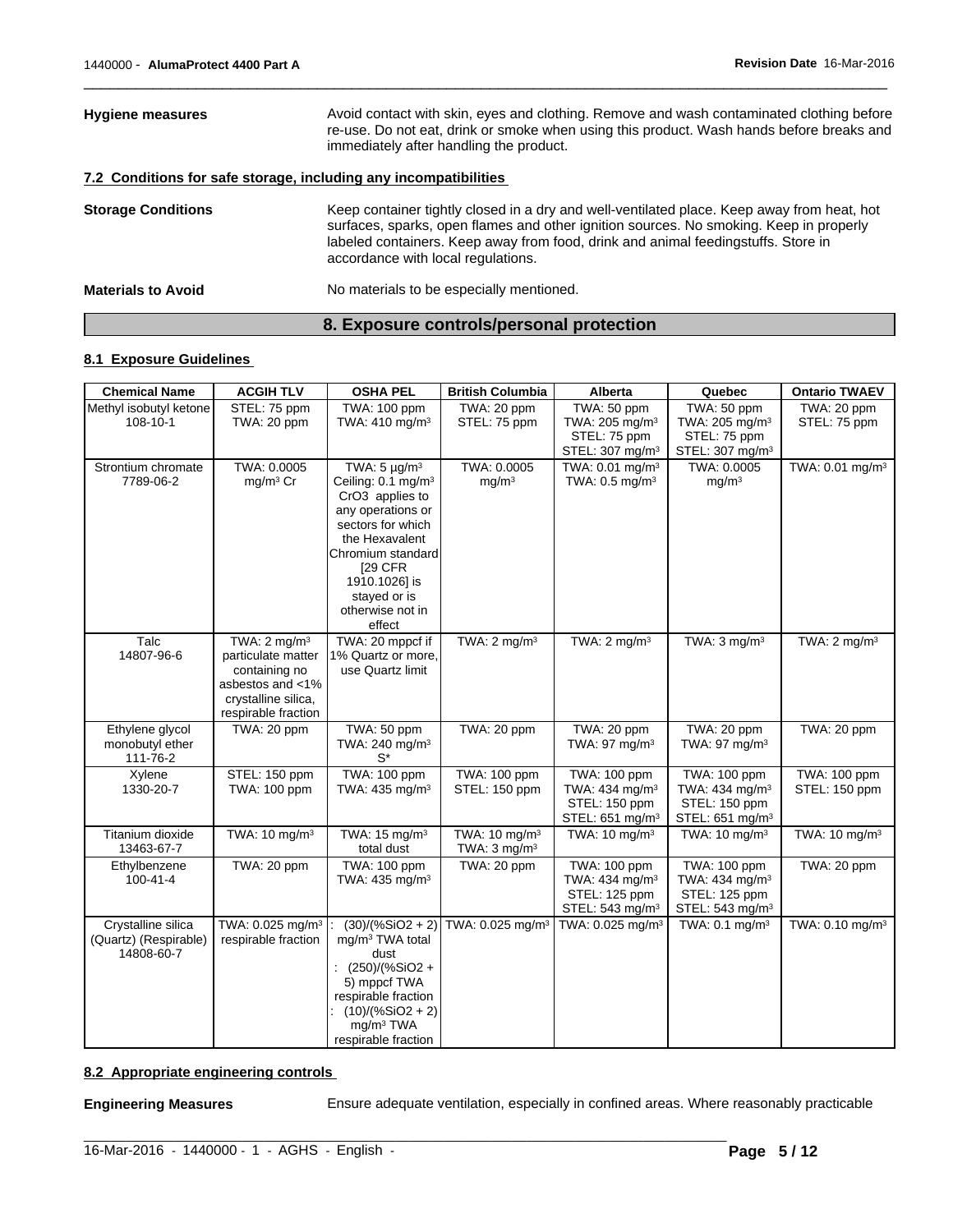this should be achieved by the use of local exhaust ventilation and good general extraction. Use adequate ventilation to maintain airborne concentrations at levels below permissible or recommended occupational exposure limits.

 $\overline{\phantom{a}}$  ,  $\overline{\phantom{a}}$  ,  $\overline{\phantom{a}}$  ,  $\overline{\phantom{a}}$  ,  $\overline{\phantom{a}}$  ,  $\overline{\phantom{a}}$  ,  $\overline{\phantom{a}}$  ,  $\overline{\phantom{a}}$  ,  $\overline{\phantom{a}}$  ,  $\overline{\phantom{a}}$  ,  $\overline{\phantom{a}}$  ,  $\overline{\phantom{a}}$  ,  $\overline{\phantom{a}}$  ,  $\overline{\phantom{a}}$  ,  $\overline{\phantom{a}}$  ,  $\overline{\phantom{a}}$ 

#### **8.3 Individual protection measures, such as personal protective equipment**

.

| <b>Eye/Face Protection</b>    | Safety glasses with side-shields. If splashes are likely to occur, wear Tightly fitting safety<br>goggles.                                                                                                                                                                                                                                                                                                                                                      |
|-------------------------------|-----------------------------------------------------------------------------------------------------------------------------------------------------------------------------------------------------------------------------------------------------------------------------------------------------------------------------------------------------------------------------------------------------------------------------------------------------------------|
| Skin and body protection      | Solvent-resistant gloves. Nitrile rubber. Neoprene gloves. Impervious butyl rubber gloves.<br>Please observe the instructions regarding permeability and breakthrough time which are<br>provided by the supplier of the gloves. Also take into consideration the specific local<br>conditions under which the product is used, such as the danger of cuts, abrasion. Wear<br>suitable protective clothing. Remove and wash contaminated clothing before re-use. |
| <b>Respiratory protection</b> | If exposure limits are exceeded or irritation is experienced, NIOSH/MSHA approved<br>respiratory protection should be worn. Respiratory protection must be provided in<br>accordance with current local regulations.                                                                                                                                                                                                                                            |
| <b>Hygiene measures</b>       | See section 7 for more information                                                                                                                                                                                                                                                                                                                                                                                                                              |
|                               | 9. Physical and chemical properties                                                                                                                                                                                                                                                                                                                                                                                                                             |

### **9.1 Information on basic physical and chemical properties**

| o. Thromation on basic privered and chemical properties |                                  |                            |
|---------------------------------------------------------|----------------------------------|----------------------------|
| <b>Physical state</b>                                   | Liquid                           |                            |
| Appearance                                              | No information available         |                            |
| Color                                                   | Yellow                           |                            |
| Odor                                                    | Aromatic                         |                            |
| <b>Odor Threshold</b>                                   | No information available         |                            |
| <b>Property</b>                                         | Values                           | Remarks • Methods          |
| рH                                                      |                                  | No information available   |
| <b>Melting/freezing point</b>                           |                                  | No information available   |
| Boiling point/boiling range<br><b>Flash Point</b>       | 117 °C / 243 °F<br>16 °C / 61 °F | for Methyl isobutyl ketone |
| <b>Evaporation rate</b>                                 |                                  | No information available   |
| Flammability (solid, gas)                               |                                  | No information available   |
| <b>Flammability Limits in Air</b>                       |                                  |                            |
| upper flammability limit                                |                                  | No information available   |
| lower flammability limit                                |                                  | No information available   |
| Vapor pressure                                          |                                  | No information available   |
| <b>Vapor density</b>                                    |                                  | No information available   |
| <b>Specific Gravity</b>                                 |                                  | No information available   |
| <b>Water solubility</b>                                 |                                  | No information available   |
| Solubility in other solvents                            |                                  | No information available   |
| <b>Partition coefficient</b>                            |                                  | No information available   |
| <b>Autoignition temperature</b>                         |                                  | No information available   |
| <b>Decomposition temperature</b>                        |                                  | No information available   |
| <b>Viscosity, kinematic</b>                             | $> 22$ mm $2/s$                  |                            |
| Viscosity, dynamic                                      |                                  | No information available   |
| <b>Explosive properties</b>                             |                                  | No information available   |
| <b>Oxidizing Properties</b>                             |                                  | No information available   |
| 9.2 Other information                                   |                                  |                            |
| Volatile organic compounds (VOC)<br>content             | 486 q/L                          |                            |
| <b>Density</b>                                          | 11.17 lb/gal                     |                            |
|                                                         |                                  |                            |

### **10. Stability and Reactivity**

 $\_$  ,  $\_$  ,  $\_$  ,  $\_$  ,  $\_$  ,  $\_$  ,  $\_$  ,  $\_$  ,  $\_$  ,  $\_$  ,  $\_$  ,  $\_$  ,  $\_$  ,  $\_$  ,  $\_$  ,  $\_$  ,  $\_$  ,  $\_$  ,  $\_$  ,  $\_$  ,  $\_$  ,  $\_$  ,  $\_$  ,  $\_$  ,  $\_$  ,  $\_$  ,  $\_$  ,  $\_$  ,  $\_$  ,  $\_$  ,  $\_$  ,  $\_$  ,  $\_$  ,  $\_$  ,  $\_$  ,  $\_$  ,  $\_$  ,

#### **10.1 Reactivity**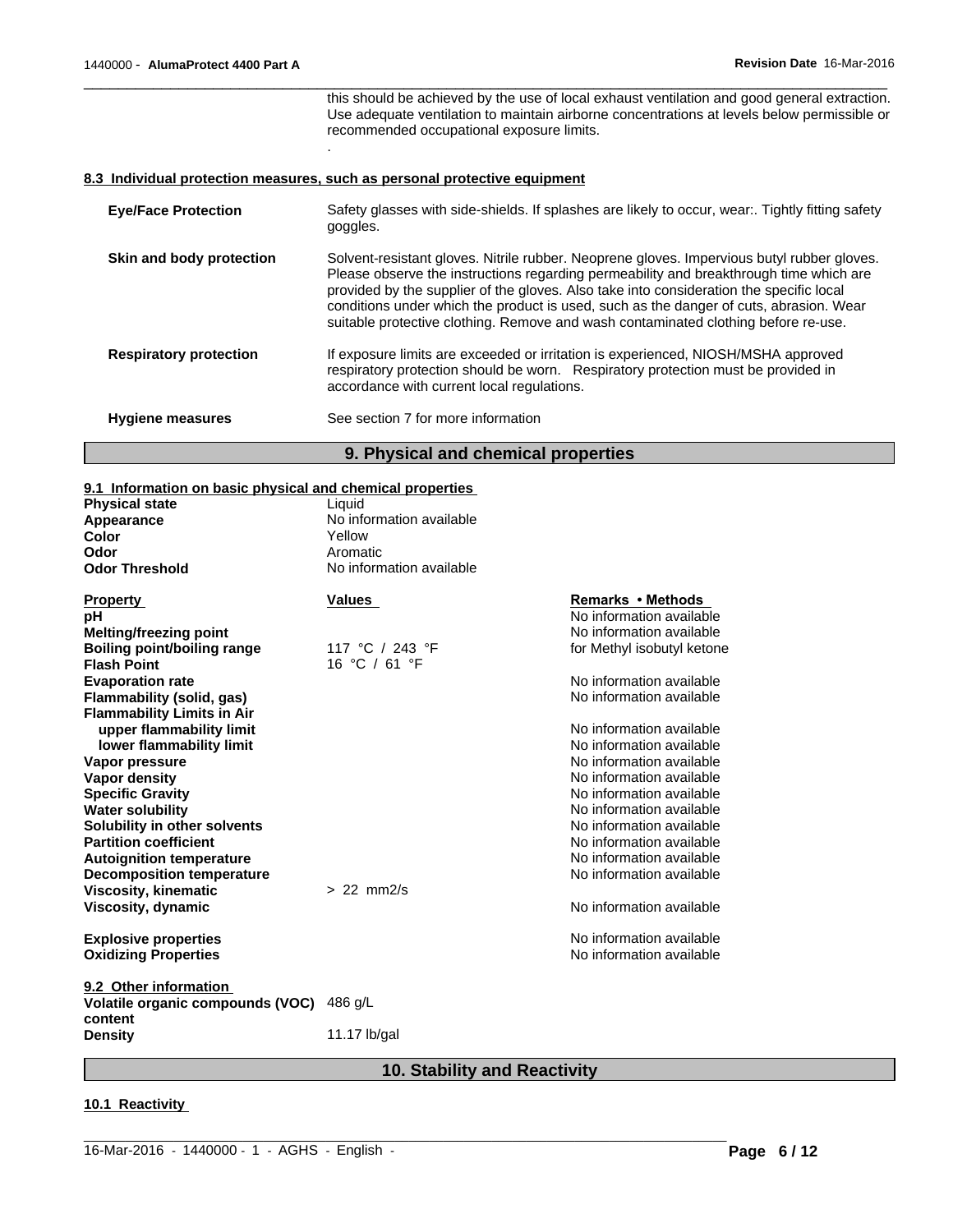No dangerous reaction known under conditions of normal use

#### **10.2 Chemical stability**

Stable under recommended storage conditions

#### **10.3 Possibility of hazardous reactions**

None under normal processing.

#### **10.4 Conditions to Avoid**

Keep away from heat, sparks and flames. Ignition sources, high heat, sparks, open flames.

#### **10.5 Incompatible Materials**

No materials to be especially mentioned.

### **10.6 Hazardous Decomposition Products**

None under normal use conditions. Thermal decomposition can lead to release of irritating gases and vapors.

#### **11. Toxicological information**

 $\overline{\phantom{a}}$  ,  $\overline{\phantom{a}}$  ,  $\overline{\phantom{a}}$  ,  $\overline{\phantom{a}}$  ,  $\overline{\phantom{a}}$  ,  $\overline{\phantom{a}}$  ,  $\overline{\phantom{a}}$  ,  $\overline{\phantom{a}}$  ,  $\overline{\phantom{a}}$  ,  $\overline{\phantom{a}}$  ,  $\overline{\phantom{a}}$  ,  $\overline{\phantom{a}}$  ,  $\overline{\phantom{a}}$  ,  $\overline{\phantom{a}}$  ,  $\overline{\phantom{a}}$  ,  $\overline{\phantom{a}}$ 

#### **11.1 Acute toxicity**

#### **Numerical measures of toxicity: Product Information**

#### **The following values are calculated based on chapter 3.1 of the GHS document**

| Unknown Acute Toxicity | $\leq$ 1% of the mixture consists of ingredient(s) of unknown toxicity |
|------------------------|------------------------------------------------------------------------|
| Oral LD50              | 1,901.00 mg/kg                                                         |
| <b>Dermal LD50</b>     | 8,113.00 mg/kg                                                         |
| LC50 (Vapor)           | $31.00$ mg/l                                                           |

#### **Numerical measures of toxicity: Component Information**

| <b>Chemical Name</b>                                      | LD50 Oral         | <b>LD50 Dermal</b>       | <b>LC50 Inhalation</b>   |
|-----------------------------------------------------------|-------------------|--------------------------|--------------------------|
| Methyl isobutyl ketone<br>108-10-1                        | 2080 mg/kg (Rat)  | $=$ 3000 mg/kg (Rabbit)  | $> 2000$ ppm (Rat) 4 h   |
| Strontium chromate<br>7789-06-2                           | 811 mg/kg (Rat)   |                          |                          |
| Ethylene glycol monobutyl ether<br>111-76-2               | 470 mg/kg (Rat)   | $= 2000$ mg/kg (Rabbit)  | $= 450$ ppm (Rat) 4 h    |
| Xylene<br>1330-20-7                                       | 3500 mg/kg (Rat)  | $>$ 4350 mg/kg (Rabbit)  | $= 29.08$ mg/L (Rat) 4 h |
| Titanium dioxide<br>13463-67-7                            | 10000 mg/kg (Rat) |                          |                          |
| Ethylbenzene<br>$100 - 41 - 4$                            | 3500 mg/kg (Rat)  | $= 15400$ mg/kg (Rabbit) | $= 17.2$ mg/L (Rat) 4 h  |
| Crystalline silica (Quartz)<br>(Respirable)<br>14808-60-7 | 500 mg/kg (Rat)   |                          | ۰                        |

 $\_$  ,  $\_$  ,  $\_$  ,  $\_$  ,  $\_$  ,  $\_$  ,  $\_$  ,  $\_$  ,  $\_$  ,  $\_$  ,  $\_$  ,  $\_$  ,  $\_$  ,  $\_$  ,  $\_$  ,  $\_$  ,  $\_$  ,  $\_$  ,  $\_$  ,  $\_$  ,  $\_$  ,  $\_$  ,  $\_$  ,  $\_$  ,  $\_$  ,  $\_$  ,  $\_$  ,  $\_$  ,  $\_$  ,  $\_$  ,  $\_$  ,  $\_$  ,  $\_$  ,  $\_$  ,  $\_$  ,  $\_$  ,  $\_$  ,

#### **11.2 Information on toxicological effects**

**Skin corrosion/irritation** Product Information • No information available Component Information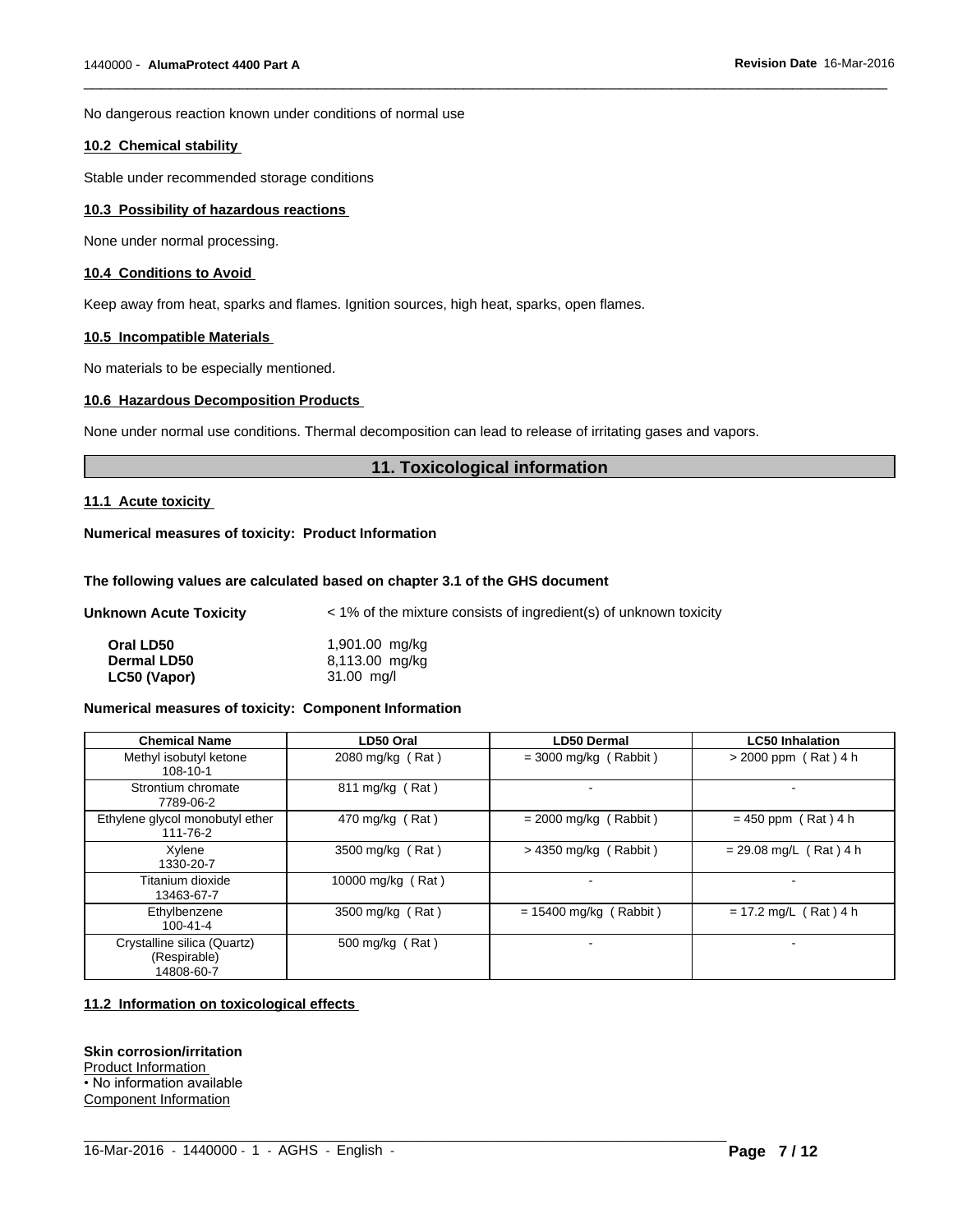• No information available

#### **Serious eye damage/eye irritation**

Product Information • No information available Component Information • No information available

#### **Respiratory or skin sensitization**

Product Information • No information available Component Information • No information available

#### **Germ cell mutagenicity**

Product Information • No information available Component Information • No information available

#### **Carcinogenicity**

Product Information

• The table below indicates whether each agency has listed any ingredient as a carcinogen

Component Information

• Contains a known or suspected carcinogen

| <b>Chemical Name</b>                                      | <b>ACGIH</b>             | <b>IARC</b> | <b>NTP</b>               | <b>OSHA</b> |
|-----------------------------------------------------------|--------------------------|-------------|--------------------------|-------------|
| Methyl isobutyl ketone<br>108-10-1                        |                          | Group 2B    | $\overline{\phantom{a}}$ |             |
| Strontium chromate<br>7789-06-2                           | A2                       | Group 1     | Known                    |             |
| Titanium dioxide<br>13463-67-7                            | $\overline{\phantom{0}}$ | Group 2B    |                          |             |
| Ethylbenzene<br>100-41-4                                  |                          | Group 2B    | -                        |             |
| Crystalline silica (Quartz)<br>(Respirable)<br>14808-60-7 | A2                       | Group 1     | Known                    |             |

 $\_$  ,  $\_$  ,  $\_$  ,  $\_$  ,  $\_$  ,  $\_$  ,  $\_$  ,  $\_$  ,  $\_$  ,  $\_$  ,  $\_$  ,  $\_$  ,  $\_$  ,  $\_$  ,  $\_$  ,  $\_$  ,  $\_$  ,  $\_$  ,  $\_$  ,  $\_$  ,  $\_$  ,  $\_$  ,  $\_$  ,  $\_$  ,  $\_$  ,  $\_$  ,  $\_$  ,  $\_$  ,  $\_$  ,  $\_$  ,  $\_$  ,  $\_$  ,  $\_$  ,  $\_$  ,  $\_$  ,  $\_$  ,  $\_$  ,

 $\overline{\phantom{a}}$  ,  $\overline{\phantom{a}}$  ,  $\overline{\phantom{a}}$  ,  $\overline{\phantom{a}}$  ,  $\overline{\phantom{a}}$  ,  $\overline{\phantom{a}}$  ,  $\overline{\phantom{a}}$  ,  $\overline{\phantom{a}}$  ,  $\overline{\phantom{a}}$  ,  $\overline{\phantom{a}}$  ,  $\overline{\phantom{a}}$  ,  $\overline{\phantom{a}}$  ,  $\overline{\phantom{a}}$  ,  $\overline{\phantom{a}}$  ,  $\overline{\phantom{a}}$  ,  $\overline{\phantom{a}}$ 

#### **Reproductive toxicity**

Product Information • No information available

Component Information

• No information available

#### **STOT - single exposure**

No information available

**STOT - repeated exposure**

No information available

#### **Other adverse effects**

Product Information

• No information available

Component Information  $\cdot$  No information available

### **Aspiration hazard**

Product Information • No information available Component Information • No information available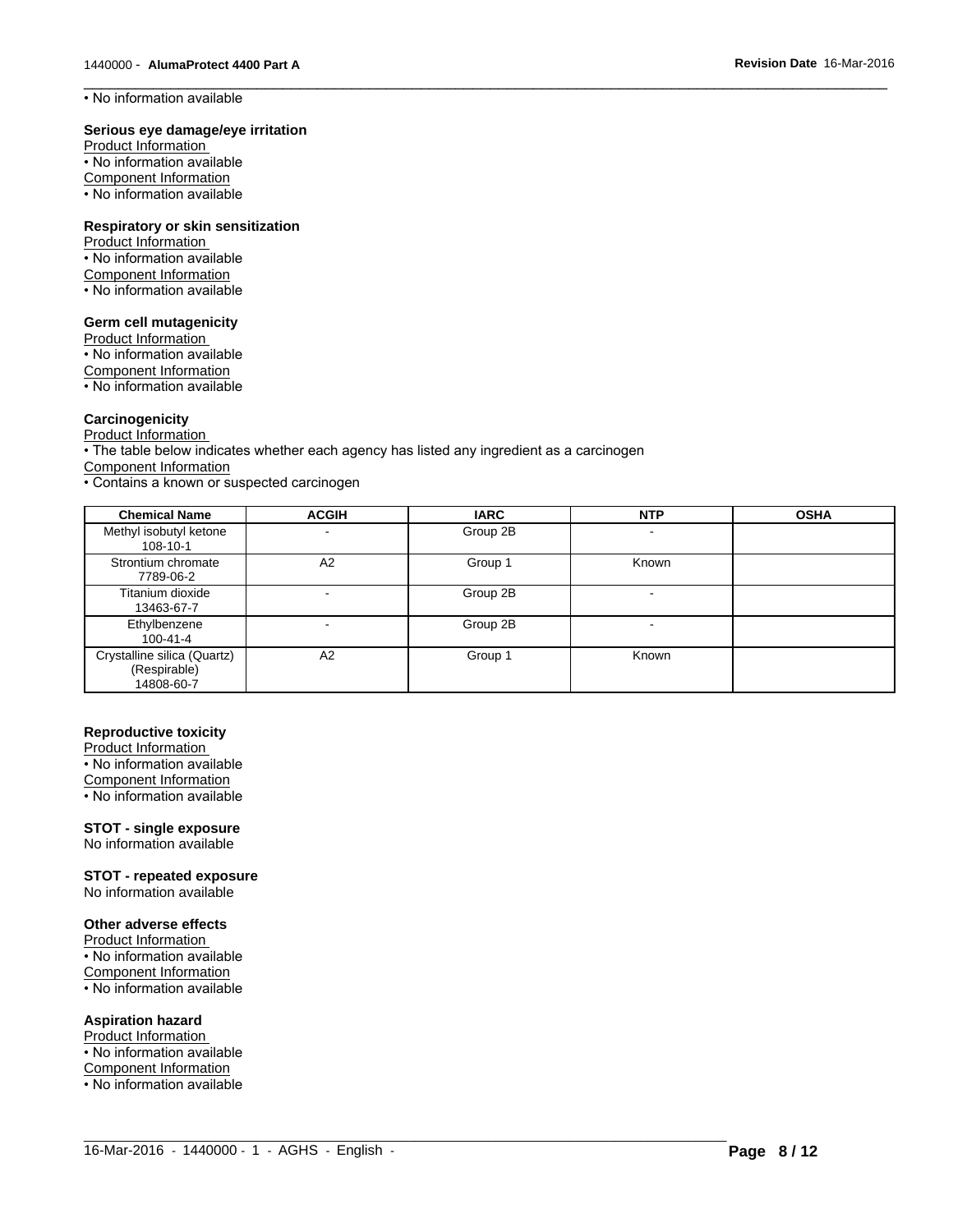# **12. Ecological information**

 $\overline{\phantom{a}}$  ,  $\overline{\phantom{a}}$  ,  $\overline{\phantom{a}}$  ,  $\overline{\phantom{a}}$  ,  $\overline{\phantom{a}}$  ,  $\overline{\phantom{a}}$  ,  $\overline{\phantom{a}}$  ,  $\overline{\phantom{a}}$  ,  $\overline{\phantom{a}}$  ,  $\overline{\phantom{a}}$  ,  $\overline{\phantom{a}}$  ,  $\overline{\phantom{a}}$  ,  $\overline{\phantom{a}}$  ,  $\overline{\phantom{a}}$  ,  $\overline{\phantom{a}}$  ,  $\overline{\phantom{a}}$ 

### **12.1 Toxicity**

**Ecotoxicity No information available** 

21.5751 % of the mixture consists of components(s) of unknown hazards to the aquatic environment

#### **Ecotoxicity effects**

| <b>Chemical Name</b>                        | <b>Toxicity to algae</b>                                                                                                                                                                                                                                        | <b>Toxicity to fish</b>                                                                                                                                                                                                                                                                                                                                                                                                                                                                                                                                                           | Toxicity to daphnia and other<br>aquatic invertebrates                       |
|---------------------------------------------|-----------------------------------------------------------------------------------------------------------------------------------------------------------------------------------------------------------------------------------------------------------------|-----------------------------------------------------------------------------------------------------------------------------------------------------------------------------------------------------------------------------------------------------------------------------------------------------------------------------------------------------------------------------------------------------------------------------------------------------------------------------------------------------------------------------------------------------------------------------------|------------------------------------------------------------------------------|
| Methyl isobutyl ketone<br>108-10-1          | EC50: 96 h Pseudokirchneriella<br>subcapitata 400 mg/L                                                                                                                                                                                                          | LC50: 96 h Pimephales promelas<br>496 - 514 mg/L flow-through                                                                                                                                                                                                                                                                                                                                                                                                                                                                                                                     | EC50: 48 h Daphnia magna 170<br>mg/L                                         |
| Talc<br>14807-96-6                          |                                                                                                                                                                                                                                                                 | LC50: 96 h Brachydanio rerio 100<br>g/L semi-static                                                                                                                                                                                                                                                                                                                                                                                                                                                                                                                               |                                                                              |
| Ethylene glycol monobutyl ether<br>111-76-2 |                                                                                                                                                                                                                                                                 | LC50: 96 h Lepomis macrochirus<br>1490 mg/L static LC50: 96 h<br>Lepomis macrochirus 2950 mg/L                                                                                                                                                                                                                                                                                                                                                                                                                                                                                    | EC50: 48 h Daphnia magna 1000<br>mg/L                                        |
| Xylene<br>1330-20-7                         |                                                                                                                                                                                                                                                                 | LC50: 96 h Pimephales promelas<br>23.53 - 29.97 mg/L static LC50: 96<br>h Cyprinus carpio 780 mg/L<br>semi-static LC50: 96 h Cyprinus<br>carpio 780 mg/L LC50: 96 h Poecilia<br>reticulata 30.26 - 40.75 mg/L static<br>LC50: 96 h Pimephales promelas<br>13.4 mg/L flow-through LC50: 96 h<br>Oncorhynchus mykiss 2.661 - 4.093<br>mg/L static LC50: 96 h<br>Oncorhynchus mykiss 13.5 - 17.3<br>mg/L LC50: 96 h Lepomis<br>macrochirus 13.1 - 16.5 mg/L<br>flow-through LC50: 96 h Lepomis<br>macrochirus 19 mg/L LC50: 96 h<br>Lepomis macrochirus 7.711 - 9.591<br>mg/L static | EC50: 48 h water flea 3.82 mg/L<br>LC50: 48 h Gammarus lacustris 0.6<br>mg/L |
| Ethylbenzene<br>$100 - 41 - 4$              | EC50: 72 h Pseudokirchneriella<br>subcapitata 4.6 mg/L EC50: 96 h<br>Pseudokirchneriella subcapitata 438<br>mg/L EC50: 72 h<br>Pseudokirchneriella subcapitata 2.6<br>- 11.3 mg/L static EC50: 96 h<br>Pseudokirchneriella subcapitata 1.7<br>- 7.6 mg/L static | LC50: 96 h Oncorhynchus mykiss<br>11.0 - 18.0 mg/L static LC50: 96 h<br>Oncorhynchus mykiss 4.2 mg/L<br>semi-static LC50: 96 h Pimephales<br>promelas 7.55 - 11 mg/L<br>flow-through LC50: 96 h Lepomis<br>macrochirus 32 mg/L static LC50:<br>96 h Pimephales promelas 9.1 -<br>15.6 mg/L static LC50: 96 h Poecilia<br>reticulata 9.6 mg/L static                                                                                                                                                                                                                               | EC50: 48 h Daphnia magna 1.8 -<br>$2.4$ mg/L                                 |

### **12.2 Persistence and degradability**

No information available.

### **12.3 Bioaccumulative potential**

Discharge into the environment must be avoided

| <b>Chemical Name</b>                        | log Pow |
|---------------------------------------------|---------|
| Methyl isobutyl ketone<br>108-10-1          | 1.19    |
| Ethylene glycol monobutyl ether<br>111-76-2 | 0.81    |
| Xylene<br>1330-20-7                         | 3.15    |
| Ethylbenzene<br>$100 - 41 - 4$              | 3.118   |

 $\_$  ,  $\_$  ,  $\_$  ,  $\_$  ,  $\_$  ,  $\_$  ,  $\_$  ,  $\_$  ,  $\_$  ,  $\_$  ,  $\_$  ,  $\_$  ,  $\_$  ,  $\_$  ,  $\_$  ,  $\_$  ,  $\_$  ,  $\_$  ,  $\_$  ,  $\_$  ,  $\_$  ,  $\_$  ,  $\_$  ,  $\_$  ,  $\_$  ,  $\_$  ,  $\_$  ,  $\_$  ,  $\_$  ,  $\_$  ,  $\_$  ,  $\_$  ,  $\_$  ,  $\_$  ,  $\_$  ,  $\_$  ,  $\_$  ,

#### **12.4 Mobility in soil**

No information available.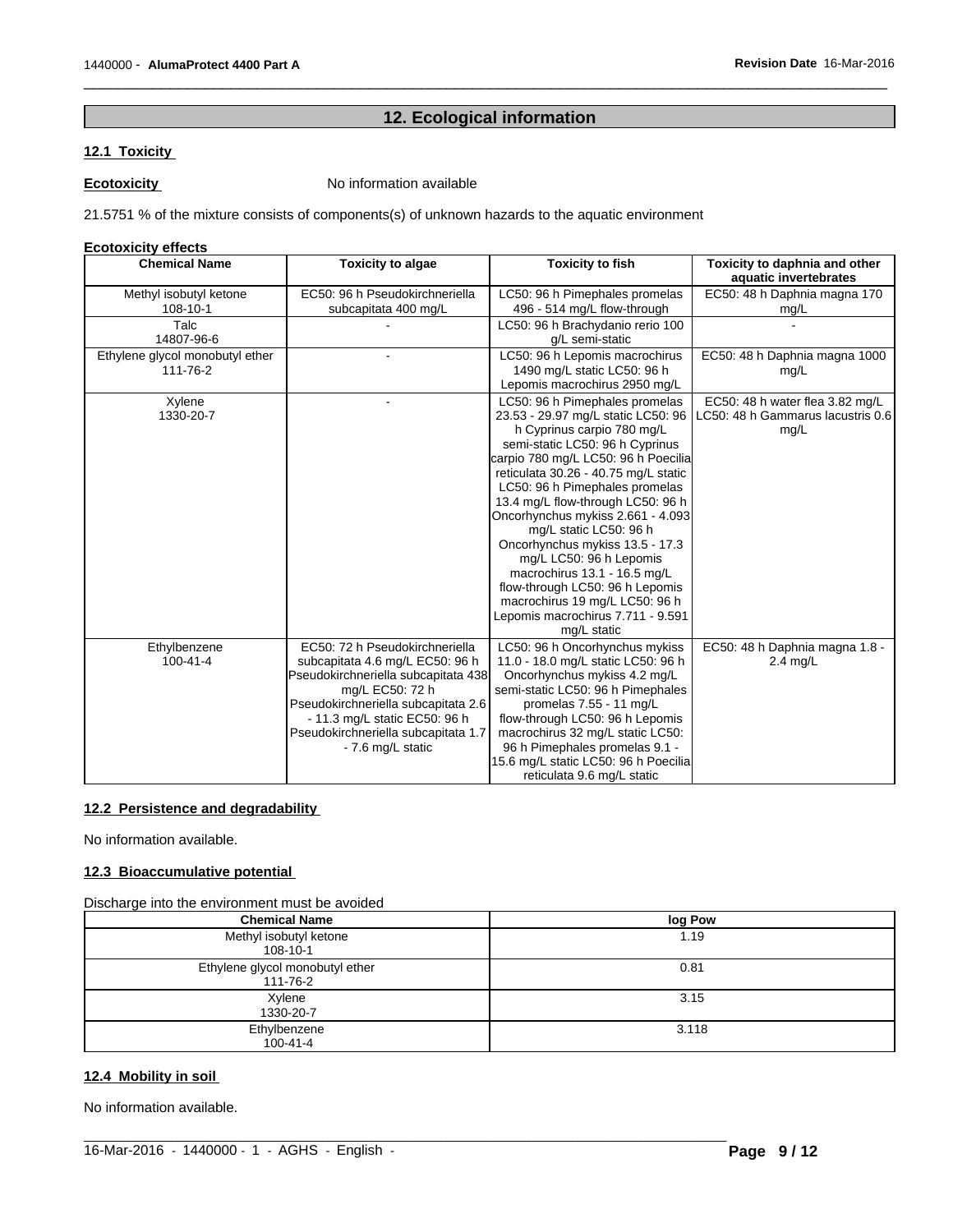#### **12.5 Other adverse effects**

No information available

#### **13. Disposal Considerations**

 $\overline{\phantom{a}}$  ,  $\overline{\phantom{a}}$  ,  $\overline{\phantom{a}}$  ,  $\overline{\phantom{a}}$  ,  $\overline{\phantom{a}}$  ,  $\overline{\phantom{a}}$  ,  $\overline{\phantom{a}}$  ,  $\overline{\phantom{a}}$  ,  $\overline{\phantom{a}}$  ,  $\overline{\phantom{a}}$  ,  $\overline{\phantom{a}}$  ,  $\overline{\phantom{a}}$  ,  $\overline{\phantom{a}}$  ,  $\overline{\phantom{a}}$  ,  $\overline{\phantom{a}}$  ,  $\overline{\phantom{a}}$ 

#### **13.1 Waste treatment methods**

Disposal should be in accordance with applicable regional, national and local laws and regulations.

## **14. Transport Information DOT DOT** - Special Provision 149: UN1263, Paint or Paint related material, PGII: When transported as a limited quantity or a consumer commodity, the maximum net capacity specified in CFR 49. 173.150(b)(2) of this subchapter for inner packagings may be increased to 5 L (1.3 gallons). **Proper shipping name** UN1263, Paint related material, 3, PG II **MEX** no data available **IMDG Proper shipping name** UN1263, Paint related material, 3, PG II **IATA Proper shipping name** UN1263, Paint related material, 3, PG II

|                                | 15. Regulatory information |
|--------------------------------|----------------------------|
| 15.1 International Inventories |                            |
| <b>TSCA</b>                    | Complies                   |
| <b>DSL</b>                     | Complies                   |
| <b>EINECS/ELINCS</b>           | ٠                          |
| <b>ENCS</b>                    | $\overline{\phantom{0}}$   |
| <b>IECSC</b>                   | $\overline{\phantom{a}}$   |
| <b>KECL</b>                    | $\overline{\phantom{0}}$   |
| <b>PICCS</b>                   | $\overline{\phantom{0}}$   |
| <b>AICS</b>                    | $\overline{\phantom{0}}$   |
| <b>NZIoC</b>                   | $\overline{\phantom{0}}$   |

**TSCA** - United States Toxic Substances Control Act Section 8(b) Inventory

**DSL** - Canadian Domestic Substances List

**EINECS/ELINCS** - European Inventory of Existing Chemical Substances/European List of Notified Chemical Substances

**PICCS** - Philippines Inventory of Chemicals and Chemical Substances

**ENCS** - Japan Existing and New Chemical Substances

**IECSC** - China Inventory of Existing Chemical Substances

**KECL** - Korean Existing and Evaluated Chemical Substances

**PICCS** - Philippines Inventory of Chemicals and Chemical Substances

**AICS** - Australian Inventory of Chemical Substances

**NZIoC** - New Zealand Inventory of Chemicals

#### **15.2 U.S. Federal Regulations**

#### **SARA 313**

Section 313 of Title III of the Superfund Amendments and Reauthorization Act of 1986 (SARA). This product contains a chemical or chemicals which are subject to the reporting requirements of the Act and Title 40 of the Code of Federal Regulations, Part 372:

| Chemical<br>and the most | -944<br>Values<br>. eshold '<br>SΑ<br>unrer<br>- 70 |
|--------------------------|-----------------------------------------------------|
| ≒isobutvl ketone<br>ıvıe | ن ا                                                 |

 $\_$  ,  $\_$  ,  $\_$  ,  $\_$  ,  $\_$  ,  $\_$  ,  $\_$  ,  $\_$  ,  $\_$  ,  $\_$  ,  $\_$  ,  $\_$  ,  $\_$  ,  $\_$  ,  $\_$  ,  $\_$  ,  $\_$  ,  $\_$  ,  $\_$  ,  $\_$  ,  $\_$  ,  $\_$  ,  $\_$  ,  $\_$  ,  $\_$  ,  $\_$  ,  $\_$  ,  $\_$  ,  $\_$  ,  $\_$  ,  $\_$  ,  $\_$  ,  $\_$  ,  $\_$  ,  $\_$  ,  $\_$  ,  $\_$  ,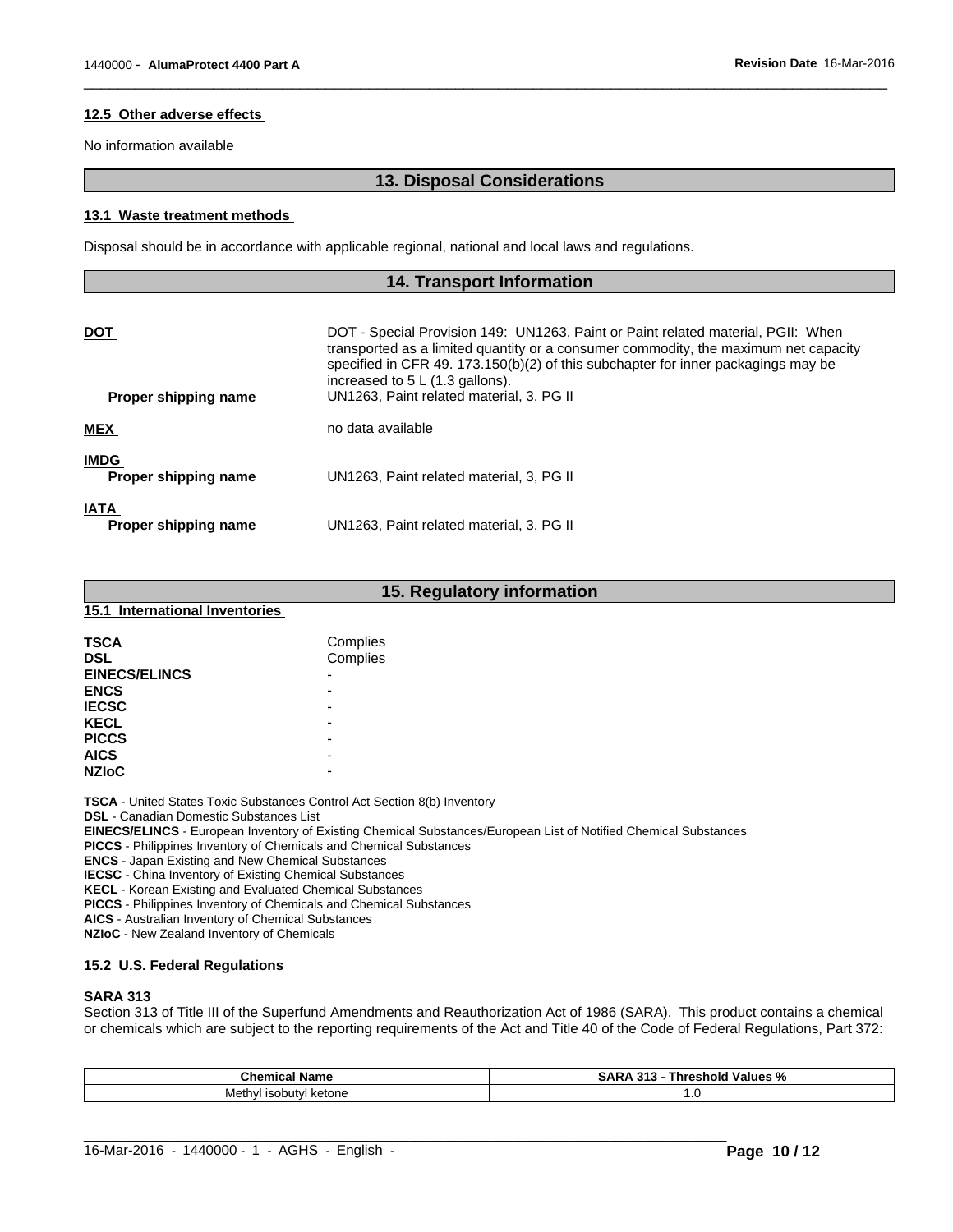| 108-10-1                                    |      |
|---------------------------------------------|------|
| Strontium chromate<br>7789-06-2             | υ.΄  |
| Ethylene glycol monobutyl ether<br>111-76-2 | ı.u  |
| Xylene<br>1330-20-7                         | 0. ا |
| Ethylbenzene<br>100-41-4                    | 0.1  |

### **15.3 Pesticide Information**

Not applicable

#### **15.4 U.S. State Regulations**

#### **California Proposition 65**

This product contains the following Proposition 65 chemicals:

| <b>Chemical Name</b>                                  | California Prop. 65 |
|-------------------------------------------------------|---------------------|
| Methyl isobutyl ketone - 108-10-1                     | Carcinogen          |
|                                                       | Developmental       |
| Strontium chromate - 7789-06-2                        | Carcinogen          |
|                                                       | Developmental       |
|                                                       | Female Reproductive |
|                                                       | Male Reproductive   |
| Titanium dioxide - 13463-67-7                         | Carcinogen          |
| Ethylbenzene - 100-41-4                               | Carcinogen          |
| Crystalline silica (Quartz) (Respirable) - 14808-60-7 | Carcinogen          |
| Toluene - 108-88-3                                    | Developmental       |
|                                                       | Female Reproductive |
| <b>CUMENE - 98-82-8</b>                               | Carcinogen          |

### **16. Other information**

| <b>NFPA</b>                                                                                                                                                                                                                                                                                                                      | <b>Health Hazard 2</b>                                                                                                                                                                                                                                                                                                          | <b>Flammability 3</b> | <b>Instability 0</b>     | <b>Physical and chemical</b><br>hazards - |
|----------------------------------------------------------------------------------------------------------------------------------------------------------------------------------------------------------------------------------------------------------------------------------------------------------------------------------|---------------------------------------------------------------------------------------------------------------------------------------------------------------------------------------------------------------------------------------------------------------------------------------------------------------------------------|-----------------------|--------------------------|-------------------------------------------|
| <u>HMIS</u>                                                                                                                                                                                                                                                                                                                      | Health Hazard 2*                                                                                                                                                                                                                                                                                                                | <b>Flammability 3</b> | <b>Physical Hazard 0</b> | Personal protection X                     |
| Legend:<br>Ceiling (C)<br>DOT (Department of Transportation)<br>EPA (Environmental Protection Agency)<br>International Air Transport Association (IATA)<br>NTP (National Toxicology Program)<br>PEL (Permissible Exposure Limit)<br><b>Reportable Quantity (RQ)</b><br>Skin designation (S*)<br>STEL (Short Term Exposure Limit) | ACGIH (American Conference of Governmental Industrial Hygienists)<br>IARC (International Agency for Research on Cancer)<br>International Maritime Dangerous Goods (IMDG)<br>NIOSH (National Institute for Occupational Safety and Health)<br>OSHA (Occupational Safety and Health Administration of the US Department of Labor) |                       |                          |                                           |
| TLV® (Threshold Limit Value)<br>TWA (time-weighted average)                                                                                                                                                                                                                                                                      |                                                                                                                                                                                                                                                                                                                                 |                       |                          |                                           |
| <b>Revision Date</b><br><b>Revision Note</b><br>No information available<br><b>Disclaimer</b>                                                                                                                                                                                                                                    | 16-Mar-2016                                                                                                                                                                                                                                                                                                                     |                       |                          |                                           |

**The information provided on this SDS is correct to the best of our knowledge, information and belief at the date of its publication. The information given is designed only as a guide for safe handling, use, processing, storage, transportation, disposal and release and is not to be considered as a warranty or quality specification. The information**

 $\_$  ,  $\_$  ,  $\_$  ,  $\_$  ,  $\_$  ,  $\_$  ,  $\_$  ,  $\_$  ,  $\_$  ,  $\_$  ,  $\_$  ,  $\_$  ,  $\_$  ,  $\_$  ,  $\_$  ,  $\_$  ,  $\_$  ,  $\_$  ,  $\_$  ,  $\_$  ,  $\_$  ,  $\_$  ,  $\_$  ,  $\_$  ,  $\_$  ,  $\_$  ,  $\_$  ,  $\_$  ,  $\_$  ,  $\_$  ,  $\_$  ,  $\_$  ,  $\_$  ,  $\_$  ,  $\_$  ,  $\_$  ,  $\_$  ,